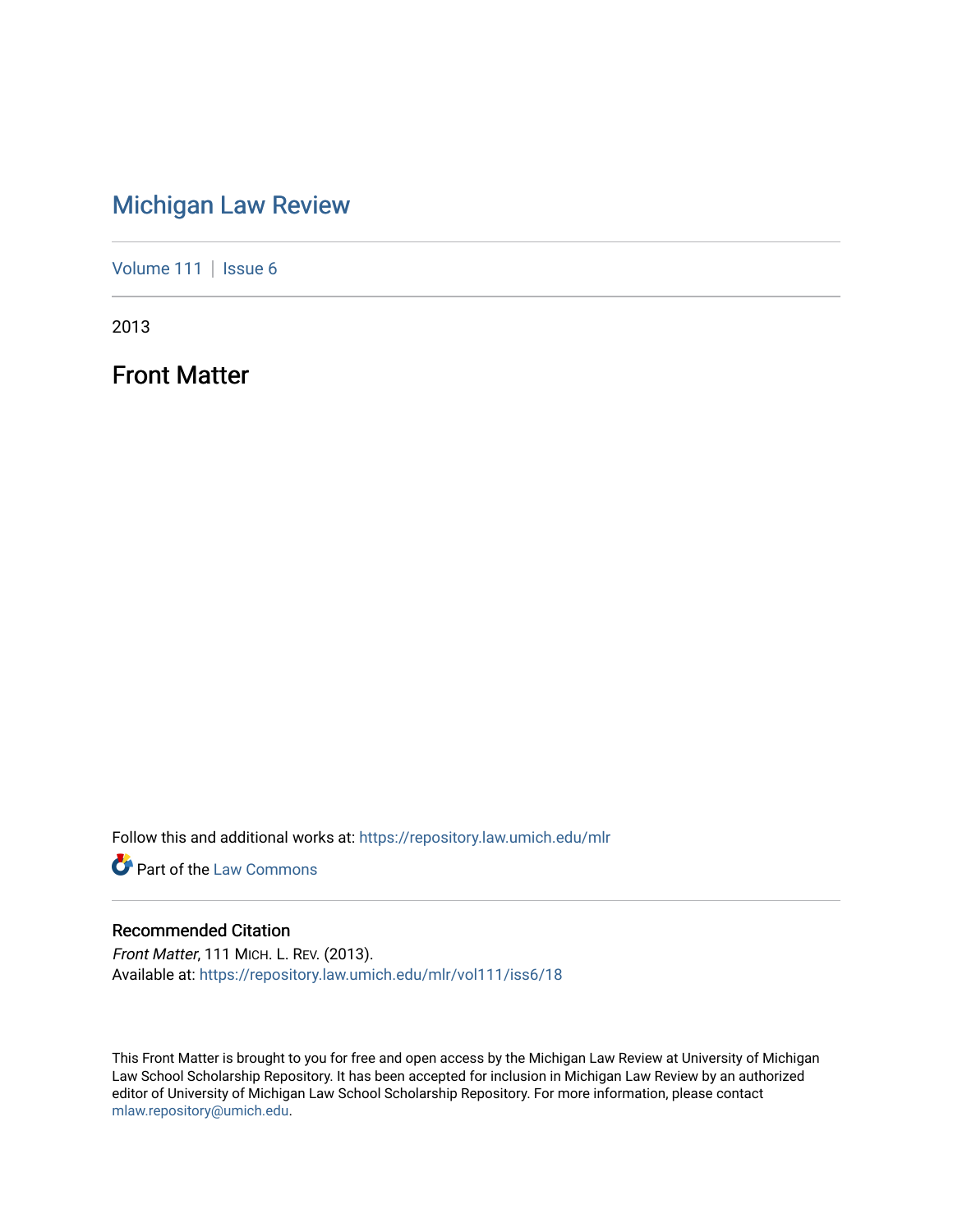# Michigan Law Review

Vol. 111, No. 6 April 2013

## **2013 SURVEY OF BOOKS RELATED TO THE LAW**

## **CONTENTS**

## **FOREWORD**

| OH, THE TREATISE! Richard A. Danner 821 |  |  |
|-----------------------------------------|--|--|
|-----------------------------------------|--|--|

## **CLASSIC REVISITED**

| A NATIVE VISION OF JUSTICECarole Goldberg 835 |  |  |
|-----------------------------------------------|--|--|
|-----------------------------------------------|--|--|

## **REVIEWS**

| ARE PEOPLE PROBABILISTICALLY CHALLENGED?  Alex Stein                                        | 855 |
|---------------------------------------------------------------------------------------------|-----|
| CONSTITUTIONAL CHANGE, COURTS, AND<br>SOCIAL MOVEMENTS Douglas NeJaime                      | 877 |
| RIGHTS LAWYER ESSENTIALISM AND THE<br>NEXT GENERATION OF RIGHTS CRITICS. Alan K. Chen       | 903 |
| <b>JACK BALKIN'S RICH HISTORICISM AND</b>                                                   |     |
| DIET ORIGINALISM: HEALTH BENEFITS AND<br>RISKS FOR THE CONSTITUTIONAL SYSTEM Neil S. Siegel | 931 |
| WHAT AILS THE LAW SCHOOLS?  Paul Horwitz                                                    | 955 |
| <b>BLACK MARRIAGE, WHITE PEOPLE,</b>                                                        | 977 |
| FAMILY HISTORY: INSIDE AND OUT  Kerry Abrams 1001                                           |     |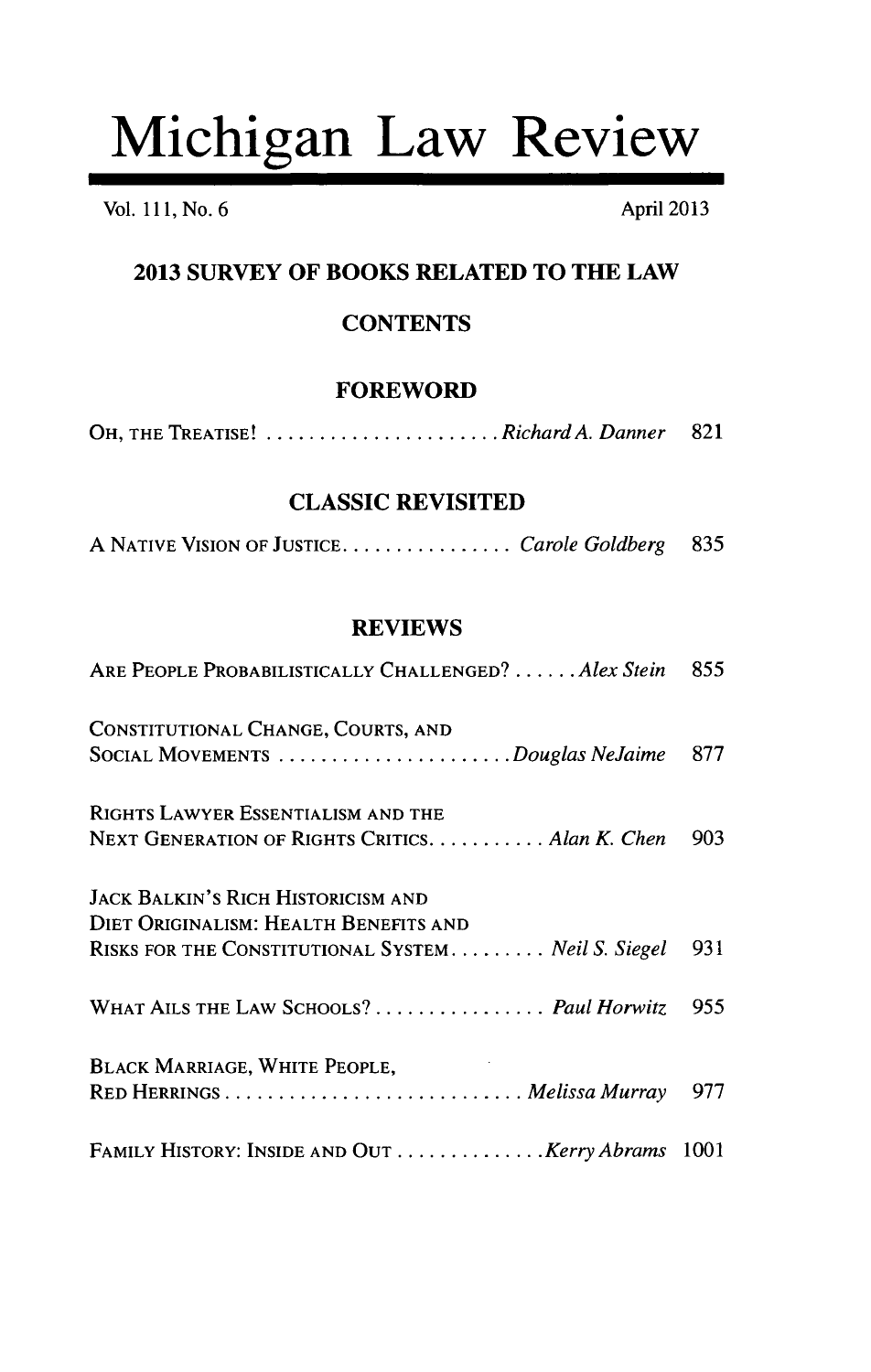| THE FIGHT TO FRAME PRIVACY  Woodrow Hartzog 1021         |  |
|----------------------------------------------------------|--|
| CRIMINAL JUSTICE, LOCAL DEMOCRACY,                       |  |
| AND CONSTITUTIONAL RIGHTS Stephen J. Schulhofer 1045     |  |
| WAYLAID BY A METAPHOR:                                   |  |
| A DEEPLY PROBLEMATIC ACCOUNT                             |  |
| OF PRISON GROWTH John F. Pfaff 1087                      |  |
| TYRONE GARNER'S LAWRENCE V. TEXAS Marc Spindelman 1111   |  |
| THE VEXATIONS OF AGING FROM THE                          |  |
| IMAGINATION (A LOT) AND LIFE (A LITTLE)                  |  |
|                                                          |  |
| JUSTICE BRENNAN: LEGACY OF A CHAMPION  Dawn Johnsen 1151 |  |

## **NOTICES**

"NEVER AGAIN," AGAIN: A FUNCTIONAL EXAMINATION OF THE FINANCIAL CRISIS INQUIRY COMMISSION **.....** *Andrew W Hartlage* 1183

**A TIME** FOR **PRESIDENTIAL** POWER? *WAR TME* **AND** THE CONSTRAINED EXECUTIVE **.....** *David Levine* 1195

NEITHER SAD NOR STRANGE: RECOVERING THE LOGIC OF ANTICRUELTY ORGANIZATIONS IN GILDED AGE AMERICA ................ *Bryn Resser Pallesen 1213*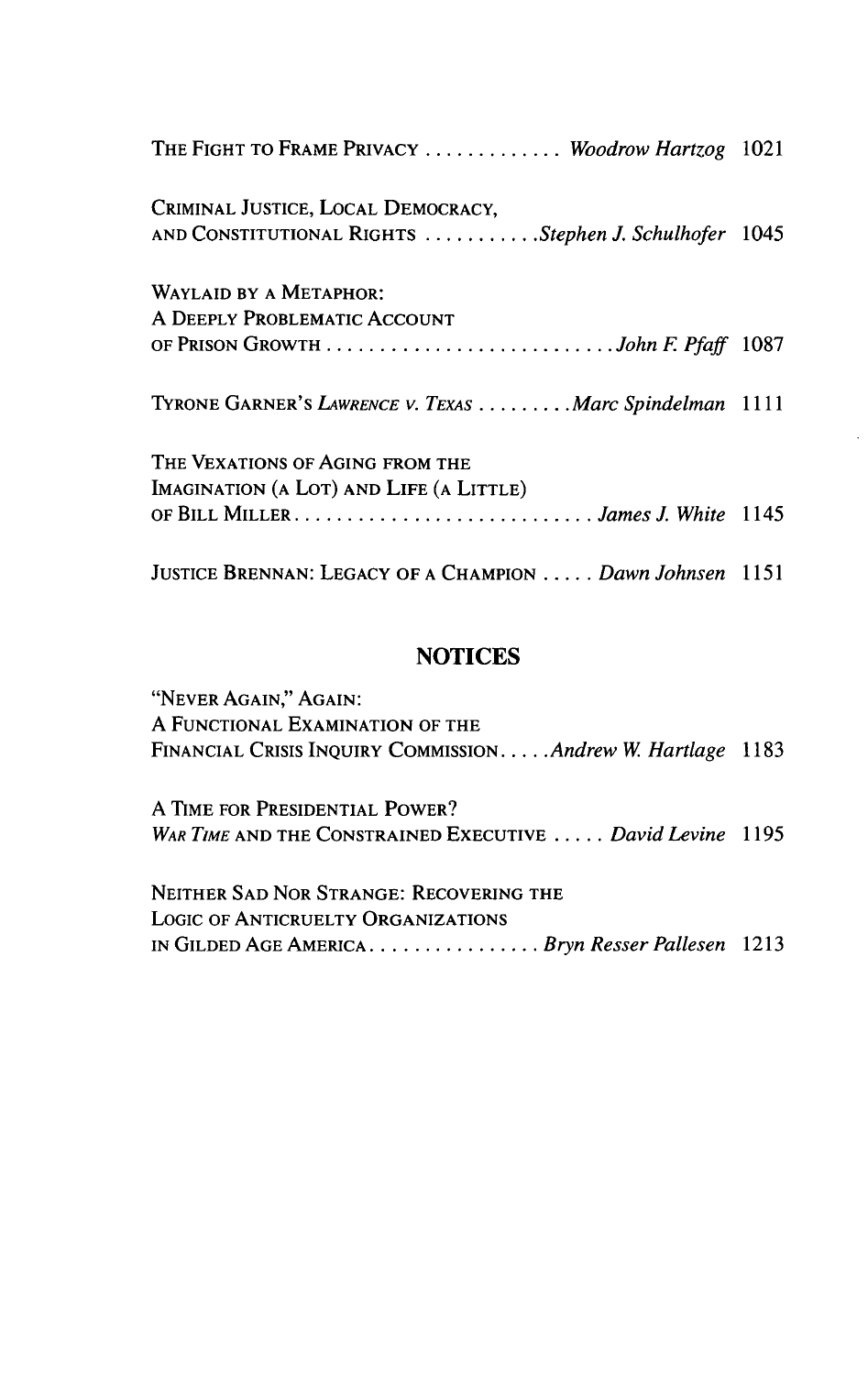Except where otherwise expressly provided, the author of each Article, Essay, and Note in this issue has granted permission for copies of that Article, Essay, or Note to be made for educational use, provided that (i) copies are distributed at or below cost; (ii) the author and the *Michigan Law Review* are identified; (iii) prior written notice of the use is given to the Michigan Law Review Association; and (iv) proper notice of copyright is affixed to each copy, attributing copyright to the author.

*Michigan Law Review* (ISSN 0026-2234) is published in October, November, December, February, March, April, May, and June. Subscriptions: United States, **\$60** per year in advance, eight numbers; Foreign, \$70. Editorial and Business Offices: University of Michigan Law School, 625 S. State St., Ann Arbor, Michigan 48109-1215; MLR-business@umich.edu (Business); 734/647-5817 (Fax). Website: http://www.michiganlawreview.org. Periodicals postage paid at Ann Arbor, Michigan and additional mailing offices. POSTMASTER: send address changes to Michigan Law Review, 625 S. State St., Ann Arbor, Michigan 48109-1215.

Printed at Joe Christensen, Inc., Lincoln, Nebraska 68521.

Recent Volumes: Single Issues \$10, Book Review \$16, and Special Issues \$12, postpaid, at Editorial and Business Offices.

Volumes **1** through 110, as well as single issues in those volumes, are available in print and microform from William S. Hein & Co., Inc., 1285 Main Street, Buffalo, New York 14209.

Because back stock of the *Review* is turned over to a dealer, back numbers are available to *the Review* for a short time only. We must therefore ask that subscribers report the nonreceipt of copies within six months of the mailing date.

We gladly consider unsolicited manuscripts for publication via ExpressO. Citations in manuscripts should follow the form prescribed in *The Bluebook: A Uniform System of Citation* (19th ed. 2010) and *The Chicago Manual of Style* (16th ed. 2010). Please see our website for submission instructions.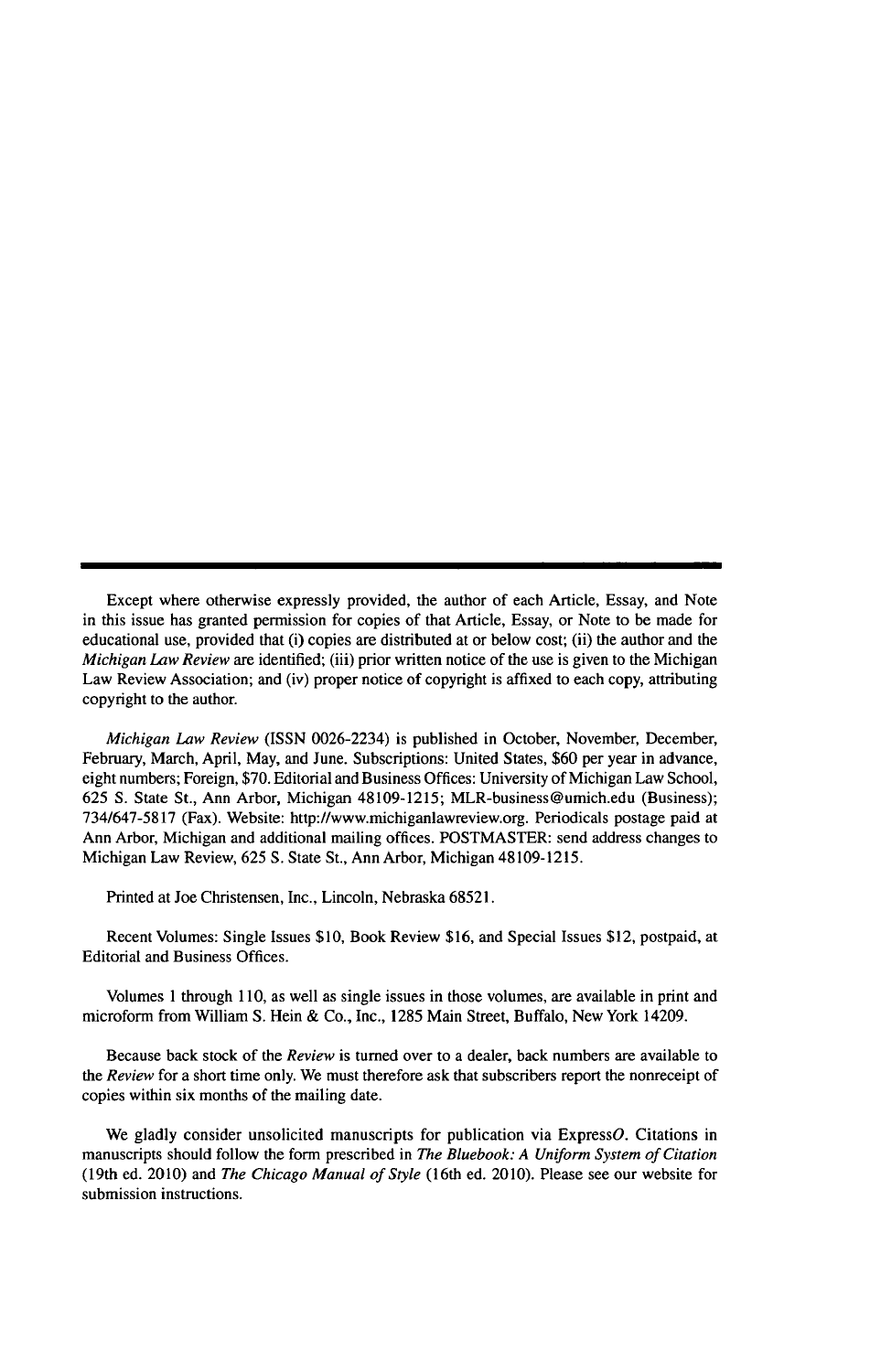## **FIRST IMPRESSIONS The Online Companion of the** *Michigan Law Review*

## **Call for Submissions**

The editors of the *Michigan Law Review* invite essay submissions on current areas of legal thought and research for *First Impressions,* our online publication.

*First Impressions* publishes op-ed style articles **by** academics, judges, practitioners, and law students, as well as timely responses to articles in the print journal of the *Michigan Law Review.* Our online companion quickly disseminates the legal community's initial impressions of important judicial decisions and legislative developments.

*First Impressions* prefers submissions under 3,000 words and cannot accept essays over 3,500 words. Submissions should be written in a style accessible to a general audience of practitioners and policymakers. Pieces will be published on an expedited production schedule.

> Visit *First Impressions* at www.michiganlawreview.org

Please send questions and comments to the Executive Editors of *First Impressions* at mlr.fi@umich.edu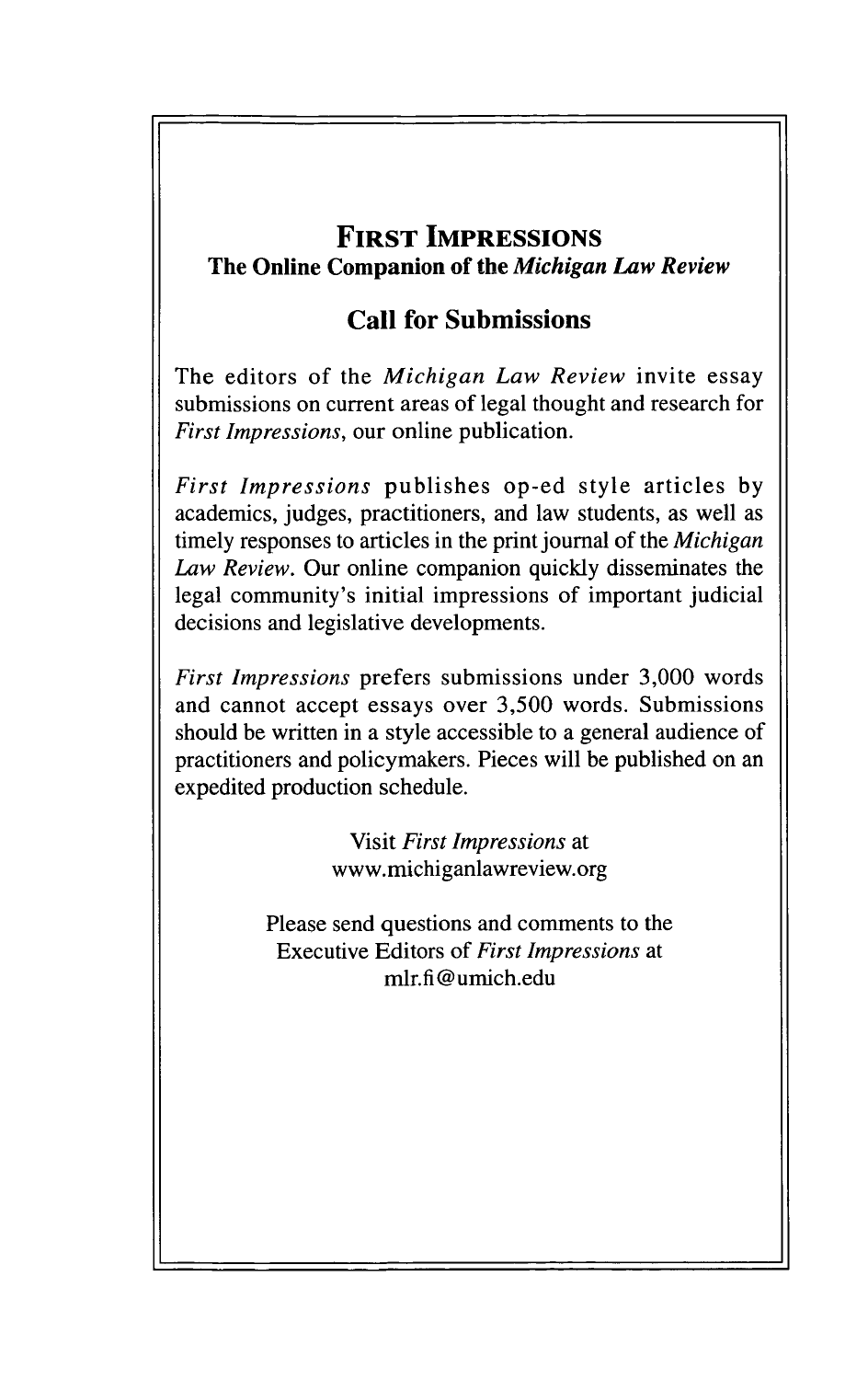## **MICHIGAN LAW REVIEW**

## **CALL FOR SUBMISSIONS**

The Editors of the *Michigan Law Review* invite submissions in all areas of legal research and scholarship.

The *Michigan Law Review* accepts manuscripts submitted through ExpressO.

We also accept manuscripts delivered to us in hard copy. They may be sent to:

Michigan Law Review University of Michigan Law School Attn: Article Editors 625 South State Street Ann Arbor, MI 48109-1215

Whether submitted electronically or by hard copy, manuscripts should follow *The Bluebook: A Uniform System of Citation* and *The Chicago Manual of Style.*

Our submissions policy is available on our website at www.michiganlawreview.org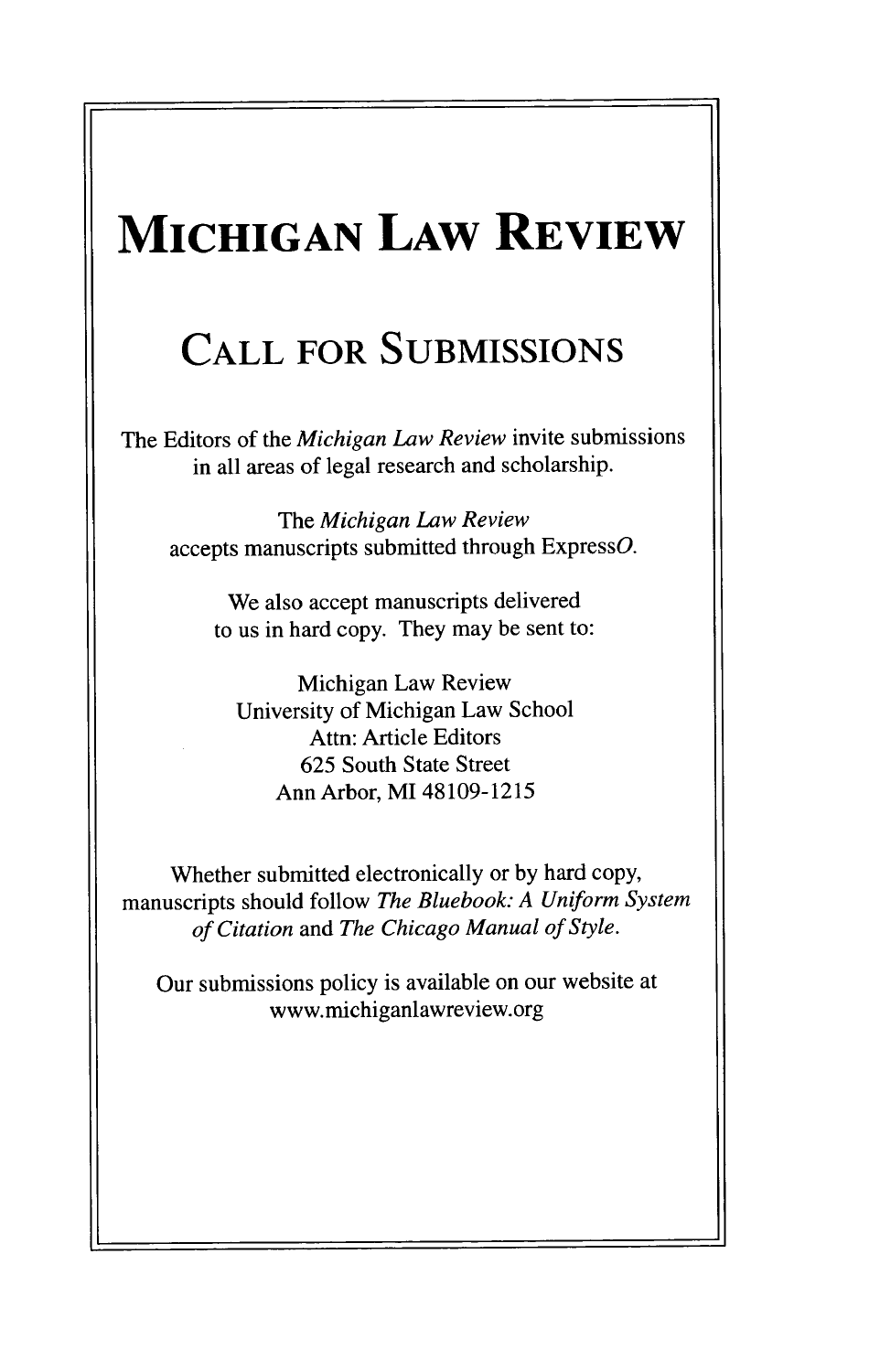### **UNIVERSITY OF MICHIGAN LAW SCHOOL**

Spring 2013

*Administrative Officers*

MARY **SUE COLEMAN,** B.A., PH.D., *President of the University* MARTHA E. POLLOCK, A.B., M.S.E., PH.D., *Provost and Executive Vice President for Academic Affairs* **EVAN** H. **CAMINKER,** B.A., J.D., *Branch Rickey Collegiate Professor of Law, Dean* MARK D. WEST, B.A., J.D., *Nippon Life Professor of Law, Associate Dean for Academic Affairs* **PAUL D. REINGOLD,** B.A., J.D., *Interim Associate Dean for Clinical Affairs* VIRGINIA B. **GORDAN,** B.A., J.D., *Assistant Deanfor InternationalAffairs* DAVID H. **BAUM,** B.A., J.D., *Assistant Dean for Student Affairs* **KATHERINE** B. GOTTSCHALK, B.A., *Assistant Dean for Financial Aid* **SUSAN** M. **GUINDI,** B.A., J.D., *Assistant Dean for Career Services* **SARAH** C. **ZEARFOSS,** A.B., J.D., *Assistant Dean and Director of Admissions* TODD BAILY, B.A., *Assistant Dean for Development and Alumni Relations* CHRISTINE GREGORY, B.A., J.D., *Assistant Dean for Student Affairs*

*Professors Emeriti of Law*

**LAYMAN** E. **ALLEN,** A.B., M.P.A., LL.B. **DAVID** L. CHAMBERS, A.B., LL.B., *Wade H. McCree, Jr Collegiate Professor of Law* **LUKE** K. COOPERRIDER, B.S., J.D. WHITMORE **GRAY,** A.B., J.D., LL.D. THOMAS A. **GREEN,** B.A., PH.D., **J.D.,** *John Philip Dawson Collegiate Professor of Law* **JEROLD** H. **ISRAEL,** B.B.A., LL.B., *Alene and Allan F Smith Professor of Law* **JOHN** H. **JACKSON,** B.A., J.D., *Hessel E. Yntema Professor of Law* **CHARLES** W. **JOINER,** A.B., **J.D.** YALE KAMISAR, A.B., LL.B., LL.D., *Clarence Darrow Distinguished University Professor of Law* THOMAS E. **KAUPER,** A.B., J.D.,

*Henry M. Butzel Professor of Law*

**RICHARD 0. LEMPERT,** A.B., J.D., PH.D., *Eric Stein Distinguished University Professor of Law and Sociology*

**SALLYANNE PAYTON,** B.A., LL.B., *William W Cook Professor of Law* **JOHN** W. **REED,** A.B., LL.B., LL.M., JUR.Sc.D., LL.D., *Thomas M. Cooley Professor of Law* TERRANCE SANDALOW, A.B., J.D., *Edson R. Sunderland Professor of Law* E. PHILIP SOPER, B.A., M.A., J.D., PH.D., *James V Campbell Professor of Law* THEODORE **J. ST. ANTOINE,** A.B., J.D., *James E. and Sarah A. Degan Professor of Law* **JOSEPH VINING,** B.A., M.A., J.D., *Harry Bums Hutchins Collegiate Professor of Law* LAWRENCE W. **WAGGONER,** B.B.A., J.D., D.PHIL., *Lewis M. Simes Professor of Law* **PETER** K. **WESTEN,** B.A., J.D., *Frank G. Millard Professor of Law* JAMES BOYD WHITE, A.B., A.M., LL.B., *L Hart Wright Collegiate Professor of Law*

### *Professors of Law*

**REUVEN** S. AvI-YONAH, B.A., A.M., PH.D., J.D., *Irwin L Cohn Professor of Law* **SAMUEL BAGENSTOS,** B.A., J.D. **MICHAEL S.** BARR, B.A., M.PHIL., **J.D. LAURA N. BENY,** B.A., M.A., J.D., PH.D. **EVAN** H. **CAMINKER,** B.A., J.D. *Branch Rickey Collegiate Professor of Law* **SHERMAN** J. **CLARK,** B.S., **J.D. EDWARD** H. **COOPER,** A.B., LL.B., *Thomas M. Cooley Professor of Law* **DANIEL CRANE,** B.A., J.D. **STEVEN** P. **CROLEY,** A.B., J.D., M.A., PH.D. ALICIA DAVIS, B.S., J.D., M.B.A. **REBECCA** S. **EISENBERG,** B.A., J.D., *Robert and Barbara Laciano Professor of Law* PHOEBE C. ELLSWORTH,\* A.B., PH.D., *Frank Murphy Distinguished Professor of Law and Psychology* RICHARD D. FRIEDMAN, B.A., J.D., D.PHIL., *Alene and Allan E Smith Professor of Law* BRUCE W. **FRIER,** B.A., PH.D., *John and Teresa D'Arms Distinguished*

*University Professor of Classics and Roman Law*

**SAMUEL** R. GROSS, A.B., J.D., *Thomas G. and Mabel Long Professor of Law* **DANIEL** HALBERSTAM, B.A., J.D. *Eric Stein Collegiate Professor of Law* **JAMES** C. HATHAWAY, LL.B., LL.M., J.S.D., *James E. and Sarah A. Degan Professor of Law* SCOTT HERSHOVITZ, A.B., M.A., D.PHIL., J.D. **DONALD J.** HERZOG, A.B., A.M., PH.D., *Edson R. Sunderland Professor of Law* **JAMES HINES** JR., B.A., M.A., PH.D., *L Hart Wright Collegiate Professor of Law* NICHOLAS **C. HOWSON,** B.A., J.D. DOUGLAS A. **KAHN,** B.A., **J.D.,** *Paul G. Kauper Professor of Law* **ELLEN** D. KATZ, B.A., **J.D.** VIKRAMADITYA S. **KHANNA,** B.C.A., LL.B., S.J.D. JAMES E. KRIER, B.S., J.D., *Earl Warren DeLano Professor of Law* **JESSICA** D. **LITMAN,** B.A., M.FA., J.D., *John F Nickoll Professor of Law* **KYLE** D. LOGUE, B.A., **J.D.,** *Wade H. and Dores M. McCree Collegiate Professor of Law*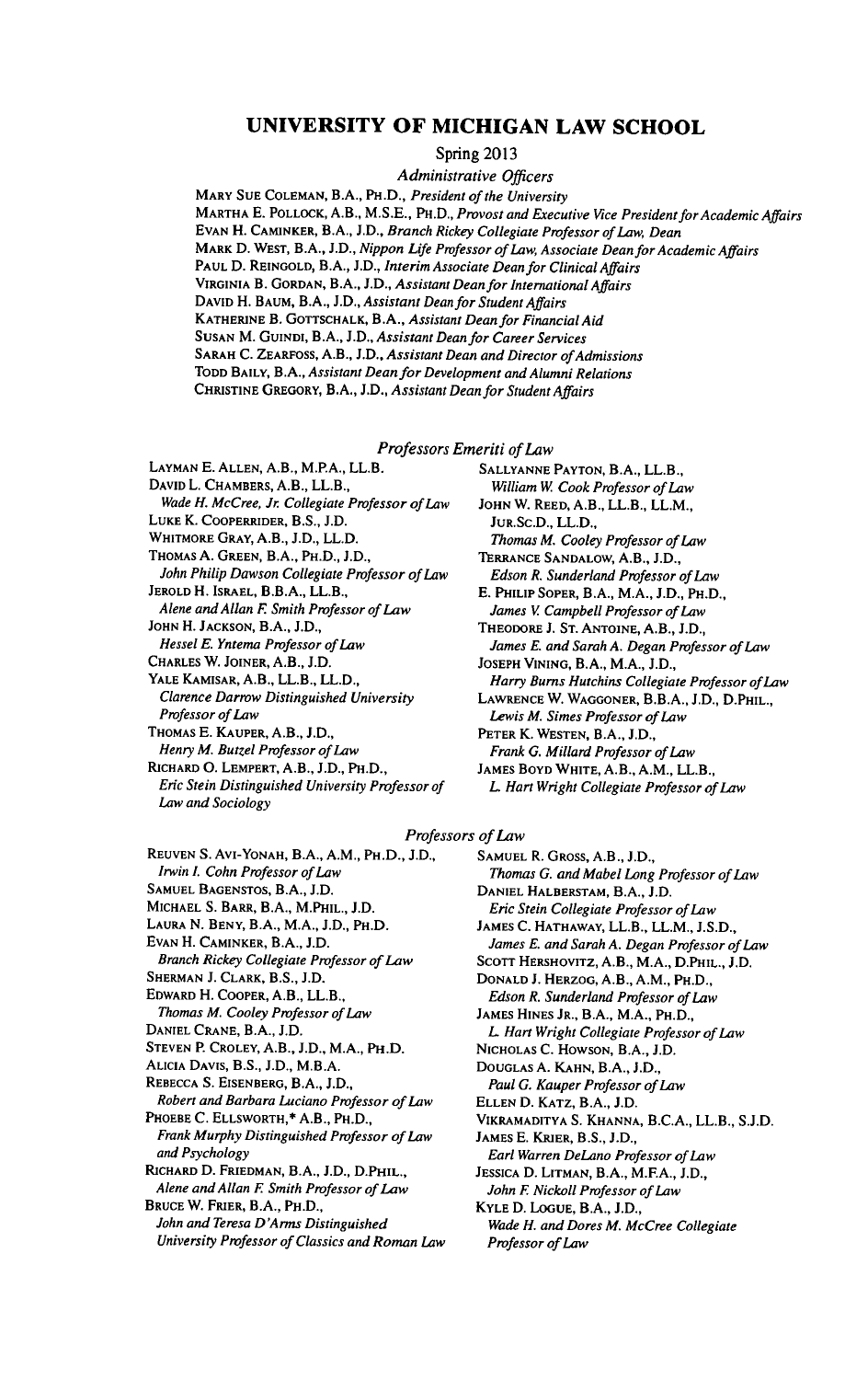CATHARINE A. MACKINNON, B.A., **J.D.,** PH.D., Elizabeth **A.** Long Professor of *Law* NINA A. MENDELSON, A.B., J.D. WILLIAM I. MILLER, B.A., PH.D., J.D., *Thomas G. Long Professor of Law* WILLIAM NOVAK, B.A., M.A., PH.D. JOHN A.E. POTTow, A.B., J.D. JAMES J. PRESCOTT, B.A., J.D., PH.D. EVE BRENSIKE PRIMUS, B.A., J.D. RICHARD A. PRIMUS, A.B., D.PHIL., J.D. **ADAM** C. PRITCHARD, B.A., M.P.P., J.D., Frances and George Skestos Professor of Law MARGARET JANE RADIN, A.B., M.F.A., J.D., LL.D., *Henry King Ransom* Professor of Law **STEVEN** R. RATNER, A.B., M.A., J.D., Bruno Simma Collegiate Professor of Law DONALD H. REGAN, A.B., LL.B., B.PHIL., PH.D., William W. Bishop, Jr. Collegiate Professor of Law

MATHIAS W. REIMANN, DRIUR., LL.M., *Hessel* E. Yntema Professor of Law MARGO SCHLANGER, B.A., J.D. CARL E. **SCHNEIDER,** A.B., J.D., Chauncey Stillman Professorship for Ethics, Morality, and the Practice of Law REBECCA J. SCOTT, A.B., M.PHIL., PH.D., Charles Gibson Distinguished University Professor of History GIL SEINFELD, A.B., J.D. **BRUNO** SIMMA, DOCTORATE **OF** LAW MARK **D.** WEST, B.A., **J.D.,** Nippon Life Professor of Law **JAMES** J. WHITE,\* B.A., J.D., Robert A. Sullivan Professor of Law CHRISTINA B. WHITMAN, A.B., M.A., J.D., Francis A. Allen Collegiate Professor of Law

Assistant Professors of Law

MONICA R. HAKIMI, B.A., **J.D.** LL.M., PH.D. **GABRIEL** MENDLOW, A.B., PH.D., **J.D.** SONJA B. STARR, A.B., J.D.

NICHOLAS **BAGLEY,** B.A., **J.D. JULIAN** DAVIS MORTENSON, A.B., **J.D.** KRISTINA DAUGIRDAS, A.B., J.D. **VERONICA** SANTAROSA, J.D., B.A., M.A.,

Clinical Professors *of* Law

ALICIA ALVAREZ, B.A., **J.D.** NICHOLAS J. RINE, B.A., J.D. DONALD **N.** DUQUETTE, B.A., **J.D.** VIVEK SANKARAN, B.A., J.D. PHILIP M. FROST, B.A., **J.D.** DAVID **A.** SANTACROCE, B.A., J.D., LL.M. BRIDGET M. MCCORMACK, B.A., **J.D. SUELLYN** SCARNECCHIA, B.A., J.D. DAVID A. MORAN, B.S., B.A., M.A., M.S., **J.D.** ANNE N. SCHROTH, B.A., **J.D.** PAUL **D.** REINGOLD, B.A., **J.D.** KIMBERLY **A.** THOMAS, B.S., **J.D.**

FRANK **E.** VANDERVORT, **B.A., J.D.**

#### Clinical Assistant Professors of Law

HOWARD BROMBERG, B.A., J.D., **J.S.M.** TIMOTHY PINTO, B.A., **J.D.** BRIDGETrE CARR, B.A., J.D. DANA **THOMPSON,** B.S., **J.D.** PAUL H. FALON, B.A., M.A., J.D.

EDWARD R. BECKER, B.A., J.D. MARK K. OSBECK, A.B., M.A., **J.D.** DEBRA CHOPP, B.A., **J.D.** NANCY VETrORELLO, B.A., **M.U.P.,** J.D.

Business Faculty Fellows

DEBORAH **BURAND,** B.A., M.S.F.S., J.D.

#### Public Service/Public Interest Faculty Fellows

**DAVID** UHLMANN, B.A., J.D., Jeffrey F. Liss Faculty Development Professor from Practice

Adjunct Professor

RICHARD "ERIK" GORDON, B.A., J.D. JOAN L. LARSEN, B.A., J.D. ROBERT HIRSHON, B.A., **J.D.** LEONARD NIEHOFF, A.B., **J.D.** Frank G. Millard Professor from Practice

### Adjunct Clinical Assistant Professors

MICHAEL BLOOM, B.A., J.D. RACHEL DEMING, A.B., J.D. **AMY SANKARAN, B.A., J.D.** 

NICOLE APPLEBERRY, A.B., **J.D.,** LL.M. JOSHUA KAY, B.A., M.A., PH.D., J.D.